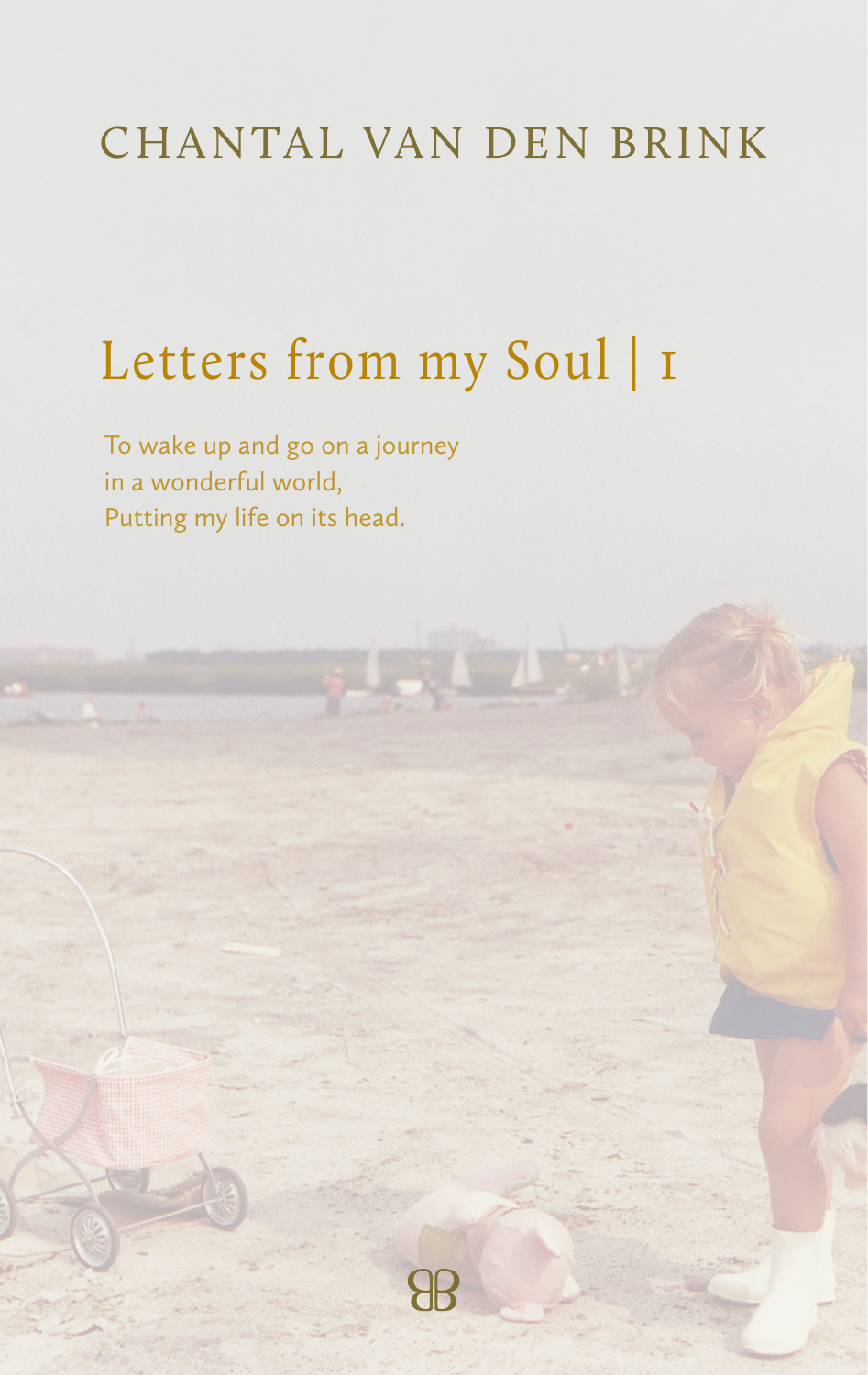Letters from my Soul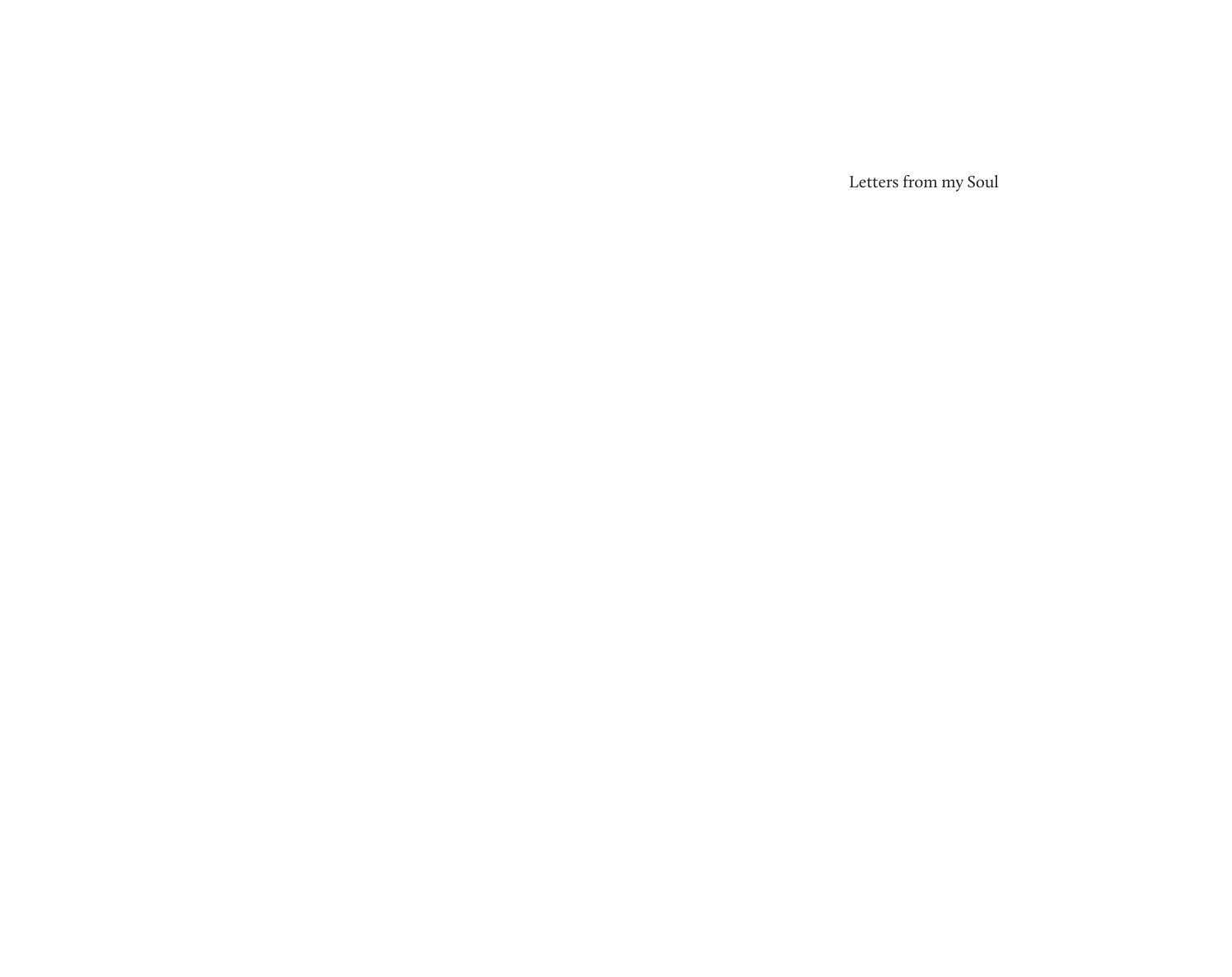Chantal van den Brink

## Letters from my Soul

To wake up and go on a journey in a wonderful world, Putting my life on its head.

1993 - 1999

### $\theta$ Uitgeverij Bierman van den Brink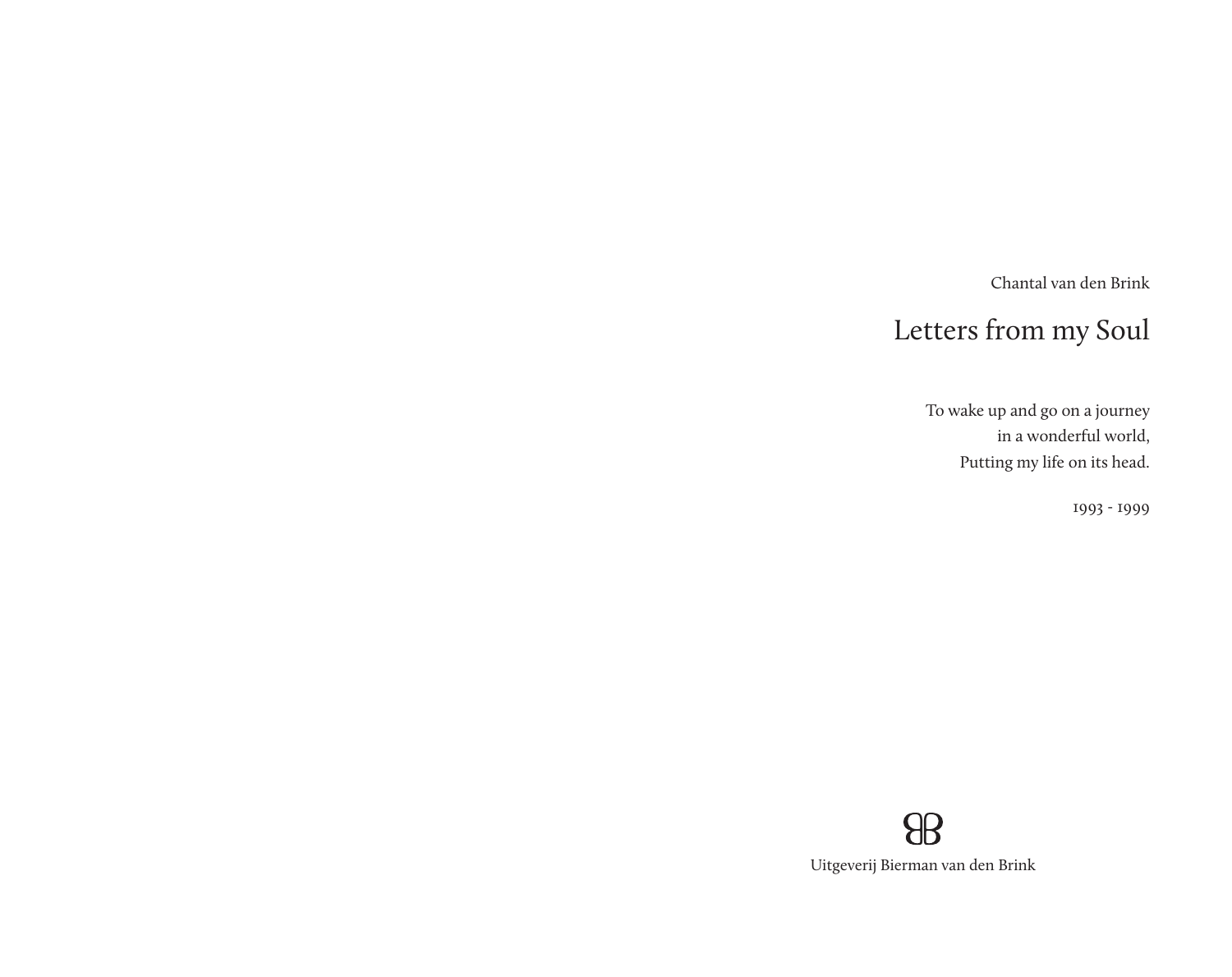Het uiterlijke is slechts uitdrukking van het beeld, dat innerlijk aanwezig is.

De Meesters van het Verre Oosten, Baird T. Spalding

De werkelijkheid staat niet los van ons. We creëren onze werkelijkheid ieder moment van de dag. Voor mij is die waarheid de ultieme vrijheid en de ultieme verantwoordelijkheid.

Shirley McLaine, Dancing in the Light

Het vermogen van een mens om te helen en een vervuld leven te leiden, ligt in de verbinding met diens ziel.

Chantal van den Brink

**MIX** Papier van twoorde herkomst FSC **FSC® C004472** 

Eerste druk september 2012

Tekst: Chantal van den Brink Omslagontwerp en opmaak: Hemels van der Hart b.v. Omslagfoto: Archief van de auteur Foto auteur: Thijs Heslenfeld Druk: Wilco b.v. Verspreiding Nederland en België: Scriptum b.v.

ISBN 978-90-818172-0-2 NUR 402

© Niets uit deze uitgave mag verveelvoudigd en/of openbaar gemaakt worden door middel van druk, fotokopie, digitale reproductie of op welke wijze dan ook, zonder voorafgaande schriftelijke toestemming van: Uitgeverij Bierman van den Brink b.v., Postbus 52, 3940 AB Doorn, 0343 - 444 629 www.chantalvandenbrink.nl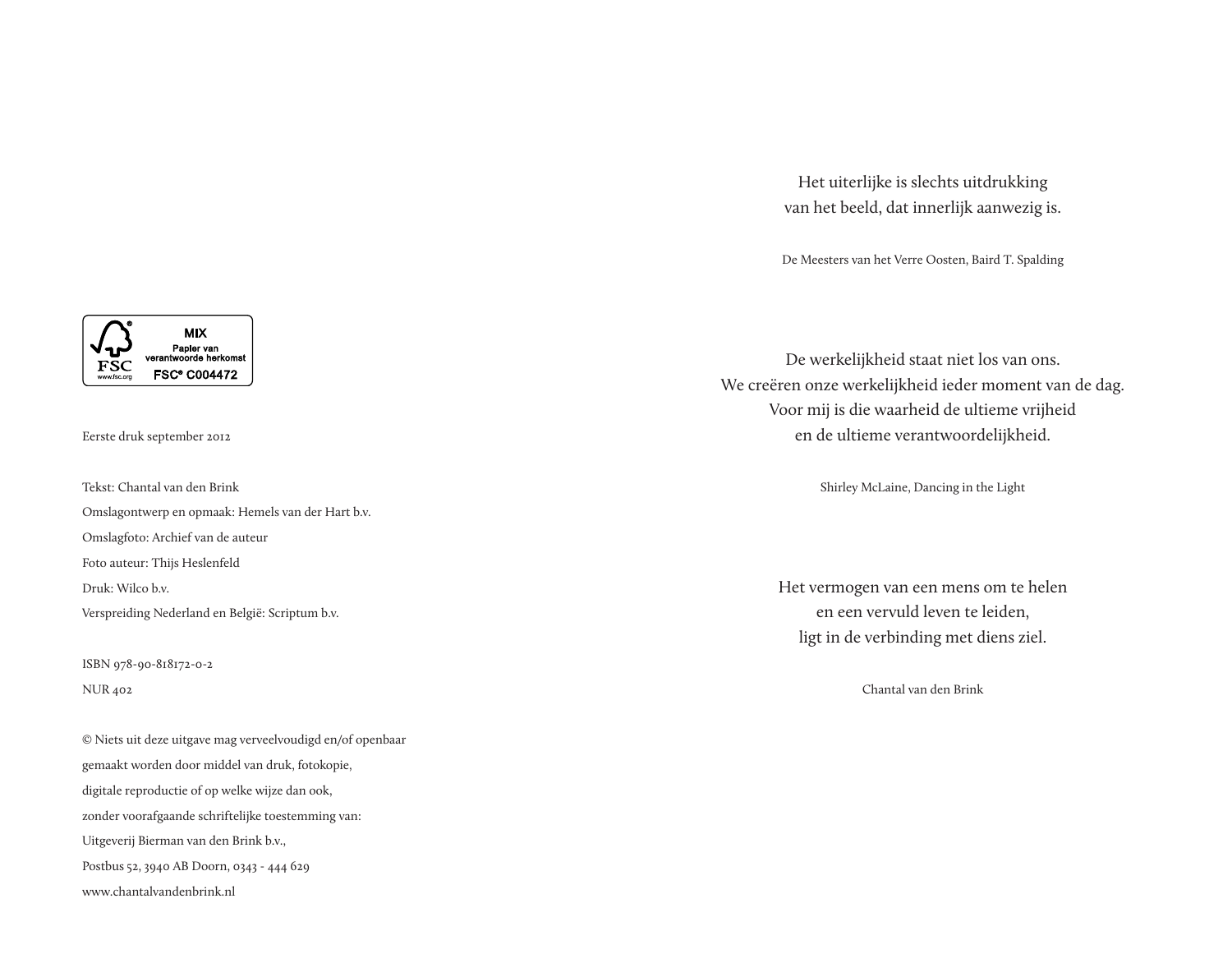For Wim,

my life partner and companion.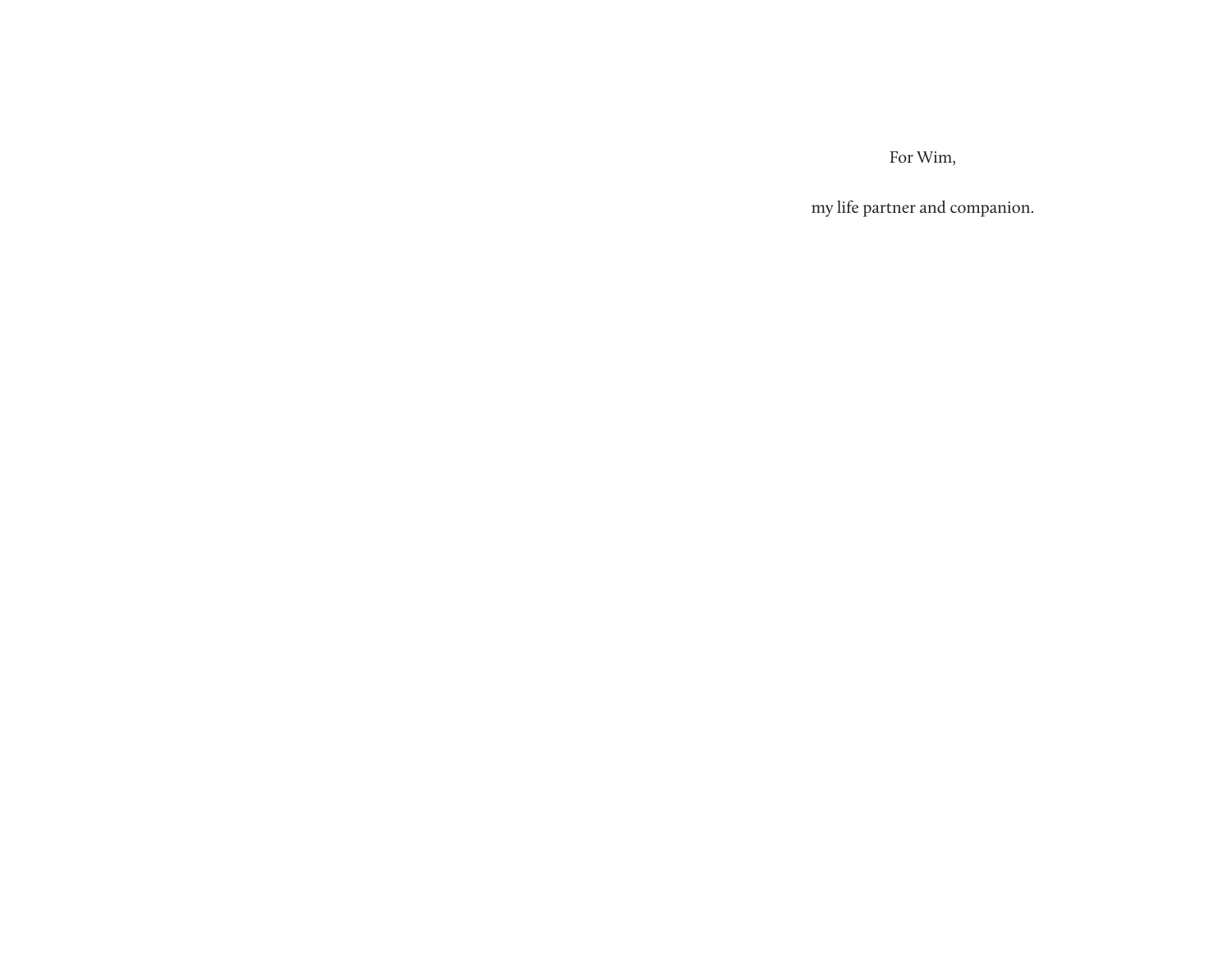#### Knock on the door

What in God's name am I doing here? From behind my desk in my American-style cubicle, a two by three metre pen with half-height partitioned walls, I stare at the sea of parked cars. In the background to the left, I can see the yellow logos of Ikea and McDonald's and on the right the unimaginative, gleaming office towers of Amsterdam's South East business district. Surely life has more to offer than this?

I've been working here for five years now. No one expected me to go into information and communication technology (ICT), myself least of all. Technology was not a field I ever related to and as a child I dreamt of tutus and pointe shoes. After secondary school I had wanted to study ballet at a dance academy but a career in that line was non-starter at home, so I opted to study business administration instead. At a job fair a graduate who was recruiting for NCR, offered me a traineeship and since I didn't have a clue what I wanted to do with my life, I accepted the offer. I had to start working, anyway, so why not here? At the time it seemed like a sensible decision, a respectable position in a respectable company and after a number of marketing jobs I switched to sales. Recently I was appointed account's manager in a financial marketing team, a well-paid job with excellent prospects.

Sigh. I'm 29 and in management speak a 'high-potential' but that's not how I feel right now. For months I've been restless, sick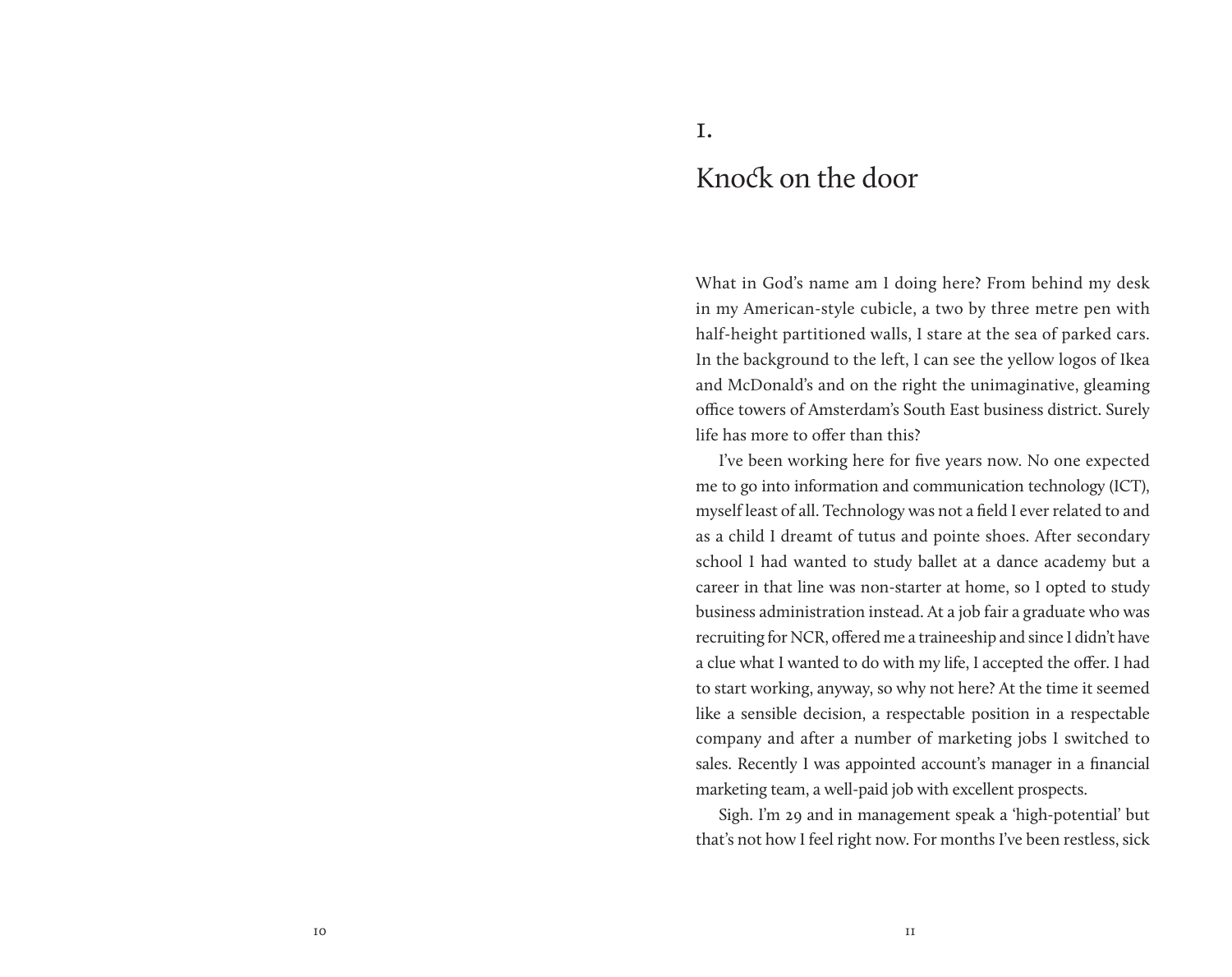of my surroundings and wherever I look, everything is grey; my desk, the carpet, the walls of my cubicle, even the sky is grey with rain. Yawning, I glance at my watch, nearly half past one, a dangerous time of day for me as I tend to collapse after lunch. Ideally, I should take a nap, but that of course is impossible so I'll have to fight my fatigue. With a bit of luck I'll feel better later, otherwise I won't get much done this afternoon.

The telephone interrupts my train of thought. It's the CEO from a consultancy firm I worked with last year on a change management project. After some brief niceties, he cuts to the chase. 'There's a vacancy in my management team and I'm looking for someone like you; young, dynamic and ambitious. Besides, I would like to have a woman fill this particular position. Would you be interested?' I get phone calls like this all the time, an average of three per month as my education, age and position put me in a sought-after target group. Usually I don't pursue it, as the offer usually involves work of the kind I do now, but this time I agree to a meeting. Who knows, perhaps a change of working environment will do me good.

The remainder of the afternoon I spend in a meeting devoted to a discussion on the figures for the first quarter. There's no need for me to worry, our figures are looking good, the lion's share of our turnover coming from the sale of ATMs, which are selling like hot cakes. Recently, we concluded a multiple million dollar framework contract with one of our most important clients and already we feel certain we'll receive a hefty bonus at the end of the year; plus we get to travel. Every year, NCR organises an international conference for successful sales people at an exotic location. The stories that circulate within the company about these trips are legendary and the promise of lying on the white sandy beaches of Cancun, gives me something to look forward

to. Patiently I listen to my boss, who projects one slide after the other on the screen. After all, quarterly figures are of great importance in this American company.

At the end of the day, feeling tired to the bone, I drive home to my husband Stephan and our dog Mora. For the past two years we have been living in a semi-detached thatched villa, in a stylish, semirural district. I don't really care much for this affluent region, it is slightly too ostentatious for my taste but when we decided to move outside the city, we found ourselves drawn to this house. Close to Stefan's parents, at a reasonable distance from Amsterdam and surrounded by countryside, I just love our house. It's situated in one of those picturesque neighbourhoods where the smell of the trees mixes with that of burning firewood, and the grass alongside the road hasn't been replaced by paving stones. Taking traffic jams into account, I can be home from work within forty-five minutes. As soon as I get there, I run upstairs to the bedroom where I swap my Jill Sanders suit and high-heels for jeans and sneakers. After that I make my way to the attic where I find Stefan behind his PC.

'Hey, you're back already?' An absent-minded kiss lands on my cheek.

'It's half past six, you know.' He has clearly lost track of time. 'What shall we do about dinner?' I'm starving but I don't have the energy to fuss behind the stove.

'I haven't really thought about it.' Looking up from his computer, he runs his hand through his blond hair, a concerned look on his face. 'Shall we get a take-away? I need to finish this.'

That seems fine to me but first I take Mora, our young black bouvier, out for a walk. My mother had bought Mora as a playmate for her first dog, but the puppy had triggered a new lease of life in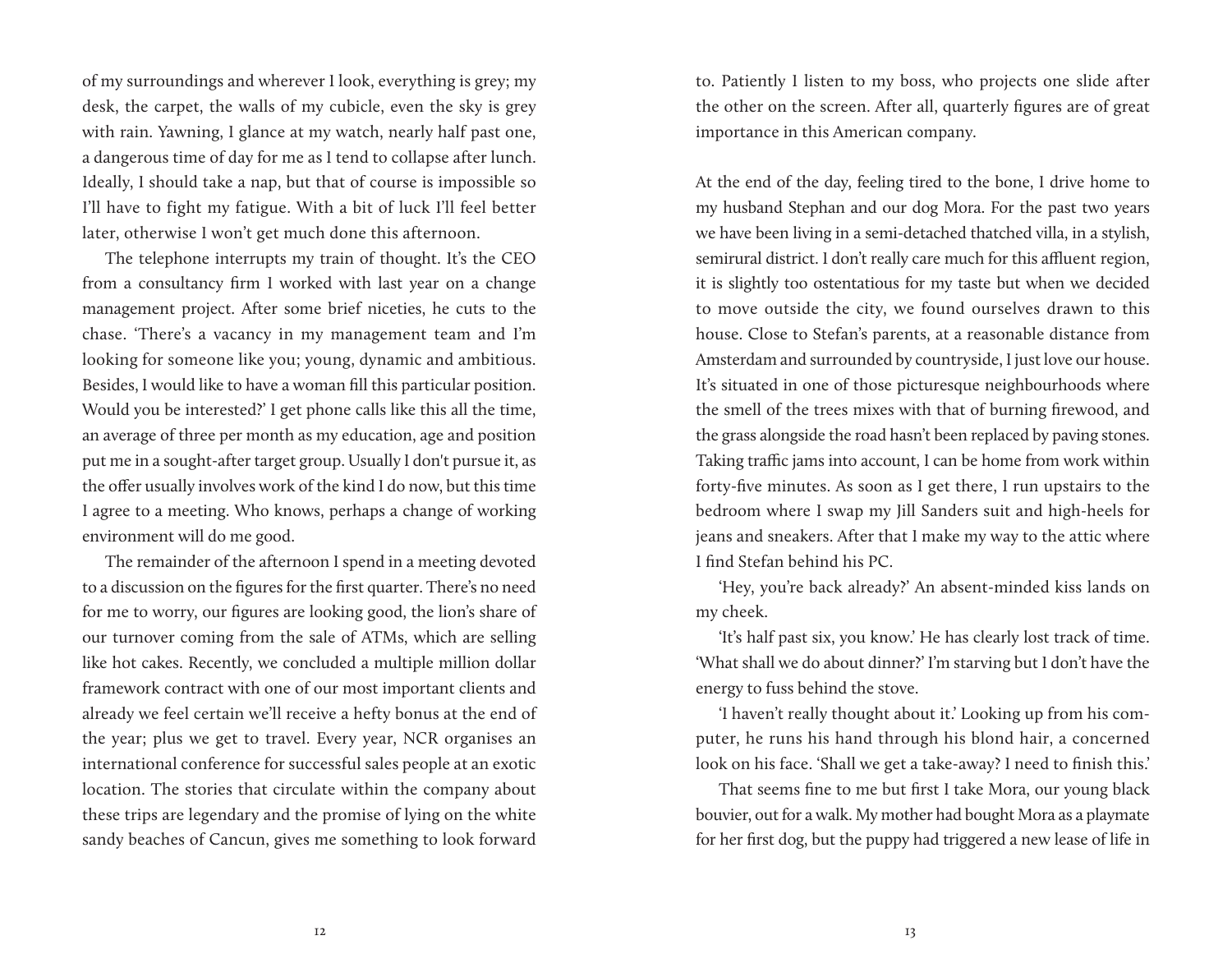the normally calmer older dog, and the strain of the two dogs horsing around the house quickly proved too much for her. So now Mora lives with us. Back downstairs, I get the leash. 'Come on, girl, we're going out.' I don't have to say that twice, in no time she's standing by my side, wagging her tail merrily.

With my collar turned up and my hands in my pockets, I stroll across the road towards the heath which is just around the corner from our house. Mora trots ahead. How I love this neighbourhood. I so enjoy being able to get some fresh air after work.

Stefan and I met at business school. He was already in his third year when I started as a fresher and at the very first party I fell for his great dance moves. My female friends warned me of the male students' reputation but he turned out to be a nice, reliable guy. We've been together for ten years now and married for five. Our life is similar to that of many couples around us, ambitious careers and no children as yet. Ultimate freedom, you might think: skiing, travelling to far-away countries, golf club membership, film marathons, champagne brunches and dance parties. But lately things haven't been going well for Stefan. A few years ago he and a partner set up a software company and while at the time it seemed like an innovative plan, now they are being overtaken by big guys like Microsoft. More money is going out than is coming in. Fortunately, I'm earning well and we can get by on my income. But I don't like being the breadwinner, the situation feels vulnerable and I sincerely hope it won't be long before the tide changes.

Upon returning, I order pasta from the local Italian, then a quick meal, a bath and straight to bed. If I want to be able to function tomorrow, I need to sleep. Ten to twelve hours a night is more the rule than the exception for me. At weekends I tend to rest

at least three hours every afternoon, it' s something I don't even think about anymore; I've been tired since I was eighteen.

Over dinner I tell Stefan about the phone call. His blue eyes regard me with interest. 'What kind of job is it?'

I swallow my food and wipe my mouth with my napkin. 'I'm not entirely sure, but it's definitely not in ICT. They specialise in change management consultancy.' I tell him the names of some large organisations the agency works for.

'Sounds interesting, but ICT isn't really your thing, is it?'

Heavens, tell me something I don't know! But what field do I want to work in? Something different yes - but is this it?

Since I always seem to glide effortlessly from one job to the next, I don't expect this move to be any different. But things take a different turn. When I meet the CEO concerned a couple of days later, I'm shocked to learn that he concludes I'm too young for the position after all. Me? Too young? And what about everything I have accomplished so far? Why didn't he think of this before? Wasn't he the one who approached me? Luckily, the CEO doesn't close the door completely but suggests that maybe I'd like to talk to Henry Koek? Yes, of course I'd like to talk to Henry. In my world he's a wellknown management consultant and I'm curious about the man behind the stories. Apart from that, I'd like to prove that I *am* suitable for the job.

The morning of the interview I leave home early. It's the first week of April 1993. The weather is calm and humid; a grey sky is hanging over the Netherlands. The last part of the long drive to Schoorl runs through dense woodlands, prettily green with the first budding of leaves. At the given address I turn my BMW estate through impressive gates and onto the gravelled drive of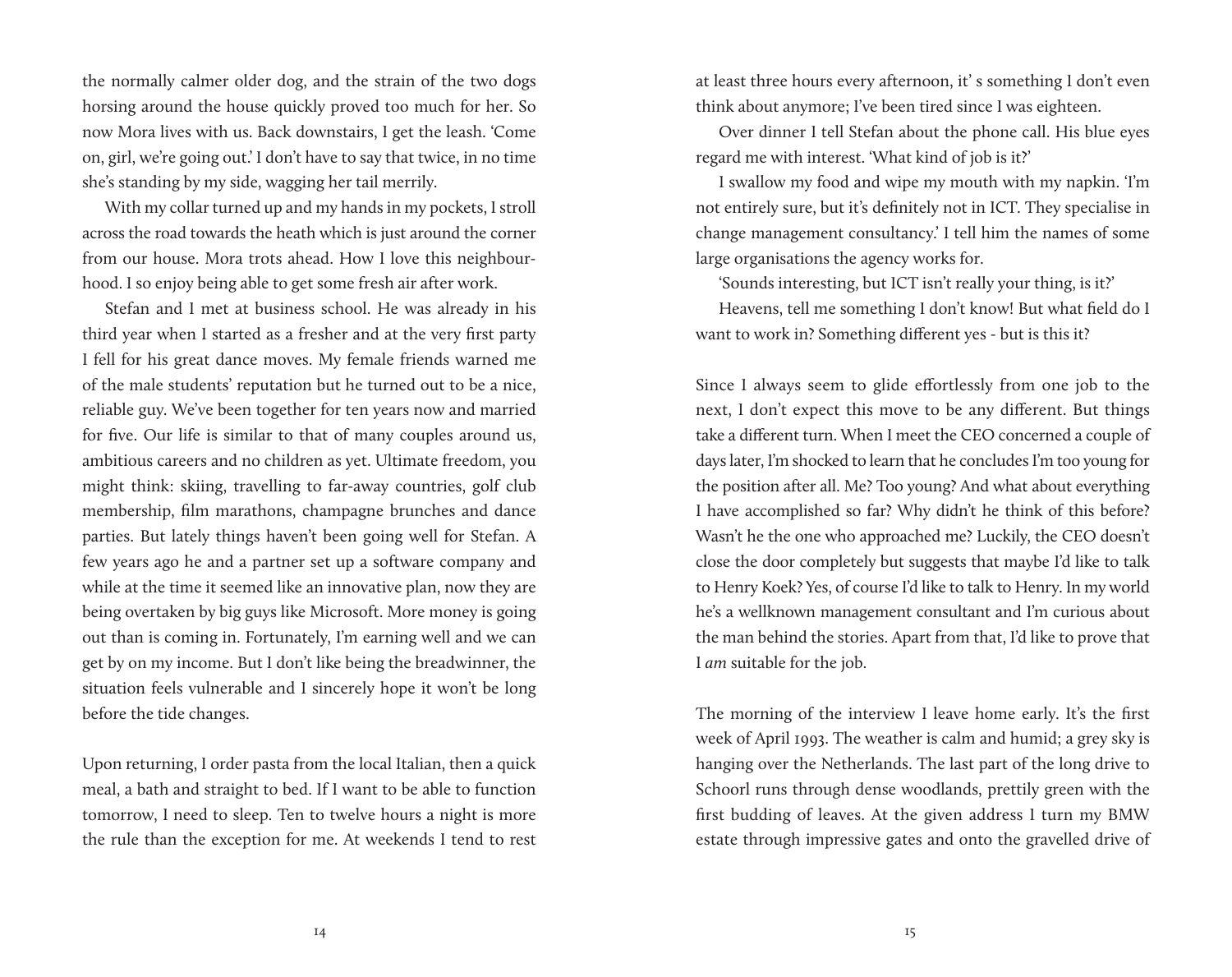a detached villa. It is a charming old house, a lush climbing plant adorns the brick front under the thatched roof and in the background sounds the murmur of the sea. A friendly blonde woman answers the door and shows me to what had once been the garage but is now fitted out as an office.

'Welcome, you must be Chantal.' A slim man, wearing jeans and his long hair in a pony-tail, holds out his hand. 'I'm Henry Koek. Have a look around while I make us some tea.' He disappears into the pantry. Nervously I pace the room. An immense wall cabinet filled with books, CDs and art objects dominates the space. In front of two French windows stands a round conference table with some chairs and a flipchart; in the background the sound of jazz is playing softly. Strange, all this feels more domestic than business-like to me. In order to conceal my uneasiness, I pretend to read the book titles.

'Would you like to go for a walk?' he asks, as he places a wooden serving tray on the table.

A walk? Am I not here for a job interview? But my sense of decorum prevails over my doubts and I agree. 'Sure, why not? That sounds lovely.' I quickly finish my tea and retrieve my shawl from the coat rack.

Confidently Henry walks ahead of me, through the gate, out of the back garden. The sandy path runs steeply up to the woods on the edge of the dunes and after only a few steps, I regret my choice of clothing. As usual, I am smartly dressed in a business suit, fine for a job interview in an office environment, but hopeless for the situation in which I now find myself. Luckily I'm wearing flat shoes. Enviously I glance at the man beside me, noting his light-weight jacket and climbing boots.

'What kind of nest do you come from?'

Although I had never expected this question, I answer almost automatically. 'My father drowned when I was seven.' It's the first thing that comes to mind. 'My younger brother and I were raised by my mother. When I was a teenager a foster brother came to live with us. Before my father died, my mother had been a housewife but after his death she had to go out to work to provide for us.'

We walk on in silence. Above us seagulls are gliding in the grey sky, calling to each other with shrill, stuttering sounds.

'What was that like for you?'

I shrug my shoulders. 'I don't know, I guess I didn't know any better. My mother did her best to care for us but she was never there. When we were little, a babysitter would take care of us after school, then once we started secondary school, we got a key.' The image of that dark house is forever imprinted on my mind. Each night my mother came home at six, prepared dinner, and then either immersed herself in her text books or turned on the television. Usually she was too tired to pay us any attention.

At the end of the dune ridge we cross over to the completely deserted beach and the shifting sand makes walking heavy. 'So, who did you turn to when you were troubled?'

Despite the cold air on my face, I'm starting to feel hot. These are really intimate questions and why is he asking them? 'I had a boyfriend who was a few years older than me so I used to spend most of my afternoons with him or my girlfriends. My younger brother would hang out with his own friends. We didn't go home until we really had to.' I wrap my shawl a bit tighter around my shoulders.

Thankfully Henry switches to a safer subject. 'What made you decide to study business administration after secondary school?'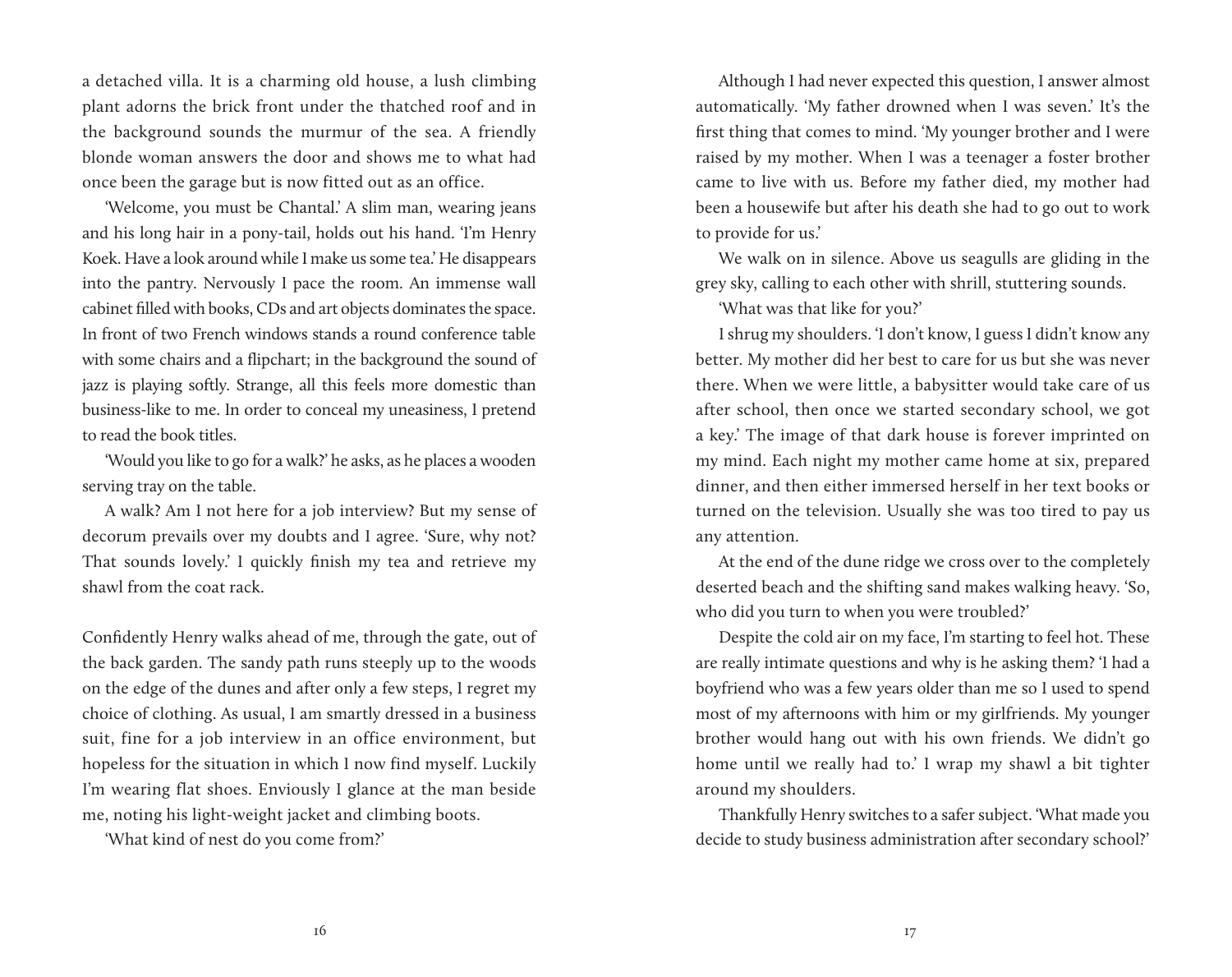I smile apologetically. 'I'd wanted to go to a dance academy, but my mother would not allow it. One day she stood me in front of the mirror and asked me if I seriously thought that I'd ever be a successful dancer with these legs? That was the end of my ballet dream.'

'That seems rather crude to me.'

'Yes, that's the way she is, straightforward. I think she wanted to save me from a life of poverty. She'd had to fight hard to build something after my father's death.'

'And then? What did you do when your dream shattered?'

Deep in thought I stare at the dark sea, momentarily caught up in the scattered memories of that confusing time. The grip of my mother's hands on my shoulders, the sight of my apparently too plump body in the antique mirror and the empty feeling with which I was left. I shrug my shoulders.

'Since I'd completed secondary school without too much effort, I knew it made sense to go to college but I didn't have a clue what subject to chose. I considered public administration, but the town in question seemed too grey and too far away. Dutch literature, law and economics - my mother's favourites – struck me as dull and too limiting. In the end a classmate showed me a brochure about a business school. It offered campus-life, an international orientation, sports, languages, in fact a little bit of everything and after graduation I could still take any direction.'

Henry gives me an appraising look. 'Did it live up to your expectations or did you not have any?'

As I'm pondering his question, I observe the sand shifting under my shoes. 'It was a complete shock. I started full of enthusiasm because the invitation to introduction week had looked really promising. Bring your guitar, it said, so I did and

I also brought a suitcase full of nice clothes. As I have no older brothers or sisters, I'd never heard of initiation rites.' I laugh scornfully, realising that even after all these years the memory still hurts. 'Not a fun introduction week with guitar and cabaret, but more of a survival week supposed to build character. Us freshers were the 'zeroes'. We had to wear track-suits and were bossed around by senior students in smart suits and dark sunglasses. Little sleep, no privacy and total discipline. Such a farce!'

'And your studies, how did they go?'

'As I have already said, a little bit of everything, economics, mathematics, statistics, accountancy, philosophy, sociology, English, Spanish and daily sports. Three meals a day in the refectory and private study in between, doing assignments, writing papers and preparing exams. At weekends you could either go home or stay on campus. The bar was open every night, most rooms had a television, and you could pick up a newspaper from the concierge or arrange a lift into the neighbouring village. It seemed good fun to me but on the Thursday of the first week I fell severely ill and I had to go home, back to my mother in Amsterdam. She put me to bed and fed me fresh orange juice, thinking it was just a 'flu and I would be better with a few days of rest. But it wasn't a 'flu and I didn't get better. After a week our GP came by. He had my blood tested and discovered that I had glandular fever caused by the Epstein Barr virus.'

I tell him how I spent three months in bed and missed the whole first trimester. The senior students assured me that being so much behind I'd have to repeat the first year. That, for me, was a reason return to campus before I had fully recovered. With serious cramming and a bit of luck I managed to pass my year.

But Henry doesn't settle for the general picture and keeps probing. How did it feel to be home, while the others were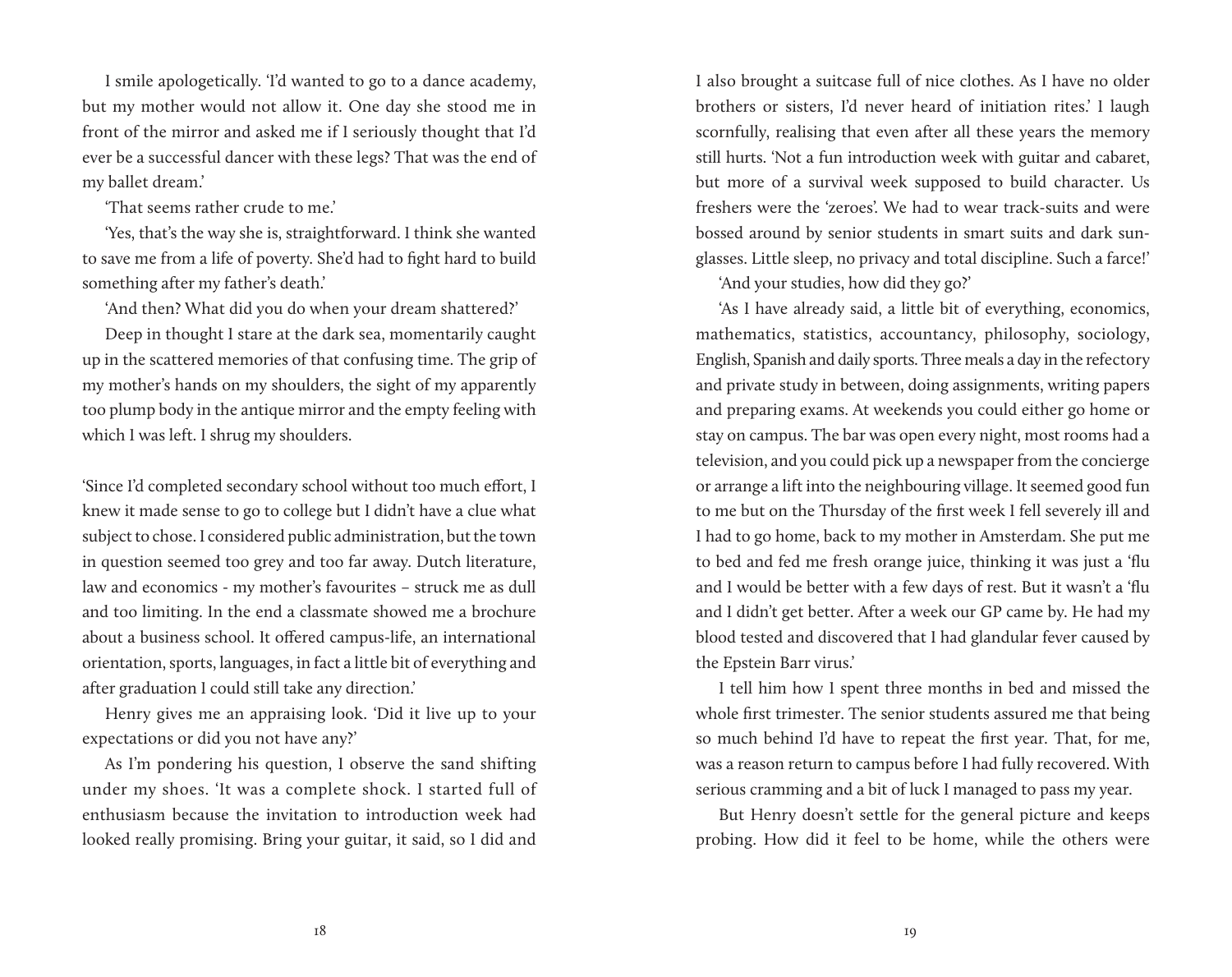starting a new life as students? What was it like to return to the group later?

Help! It seems this man can't be fobbed off. I suck the cold air into my lungs and again reveal a bit about a subject on which I seldom talk. 'At first I didn't care, I didn't have the energy to worry about it. I lay in bed like a limp dishrag and I was perspiring so much you could wring out the sheets. I wasn't up for anything, watching TV, reading, playing a game, even the slightest effort was too much for me. I didn't even have the strength to hold the telephone receiver. When I went back to campus after three months, it was hard. Not everyone believed that I was ill, in fact I looked well. But I never really recovered, I'm still tired.'

We've come to a halt, close to the shore. White-crested waves roll rhythmically up to my feet. My heart is pounding like a loudly ticking metronome in my throat.

'That must be hard for you.'

I nod. 'It's not much fun to miss out on a lot.'

Henry places a comforting hand on my arm, a touch which is both reassuring and disconcerting at the same time. Inadvertently I turn my head away. With his questions he has come closer than I like, I can't think straight anymore.

'How did you know what you wanted to be?' Finally, the conversation is steering towards my career. Grateful for this turn in the conversation, I tell him about the job fair, my work for NCR and my restlessness. Then, addressing the reason for our meeting, Henry says, 'In order to determine whether this consultancy firm is a suitable place for you, you really need to know what you want from your career. Can you tell me what you long for?' For a moment I look at him in bewilderment. Nobody has ever asked me this before and I really don't know how to answer. 'It's a simple question, isn't it? What do you wish to create for yourself in this life?'

I shrug my shoulders. 'I don't know; I guess I'm just looking for a nice job.'

A little later we return to the office. Henry has poured fresh tea and is leaning back in his chair, one leg casually crossed over the other. The sun, which has finally broken through the clouds, is shining through the French doors onto the table and miniscule specks of dust are dancing in the beam of white light.

'You don't know who you are, do you?' The words sound more like a statement than a question, as two clear blue eyes watch me closely.

For a moment I believe that I have not heard him correctly and stare at him, speechless. What did he say?

'You're just like a chameleon, you take on the colour of your environment. I almost fell for it, by the way. You're really good at it.'

Blood floods up into my cheeks as I search for words to defend myself, but nothing comes. The message is so far removed from my image of myself that it takes a while before the meaning actually sinks in. When that happens, the lights go out and I feel myself disappearing into nothingness. Outside in the garden, a bird starts singing, its song breaking the sudden silence.

'I see a wrapping, a presentation, but the shape you take on, doesn't fit. Who are you? Where's the real you?' Henry is speaking softly, but his observations are piercing me and I shrink at every word. However hard I try to fight back my tears, I can't prevent them rolling down my cheeks and there's nothing I can say. We both know that he's hit the nail on the head.

Preferably I would have gone straight home and to bed, but my agenda dictates otherwise so dutifully I drive to the office and